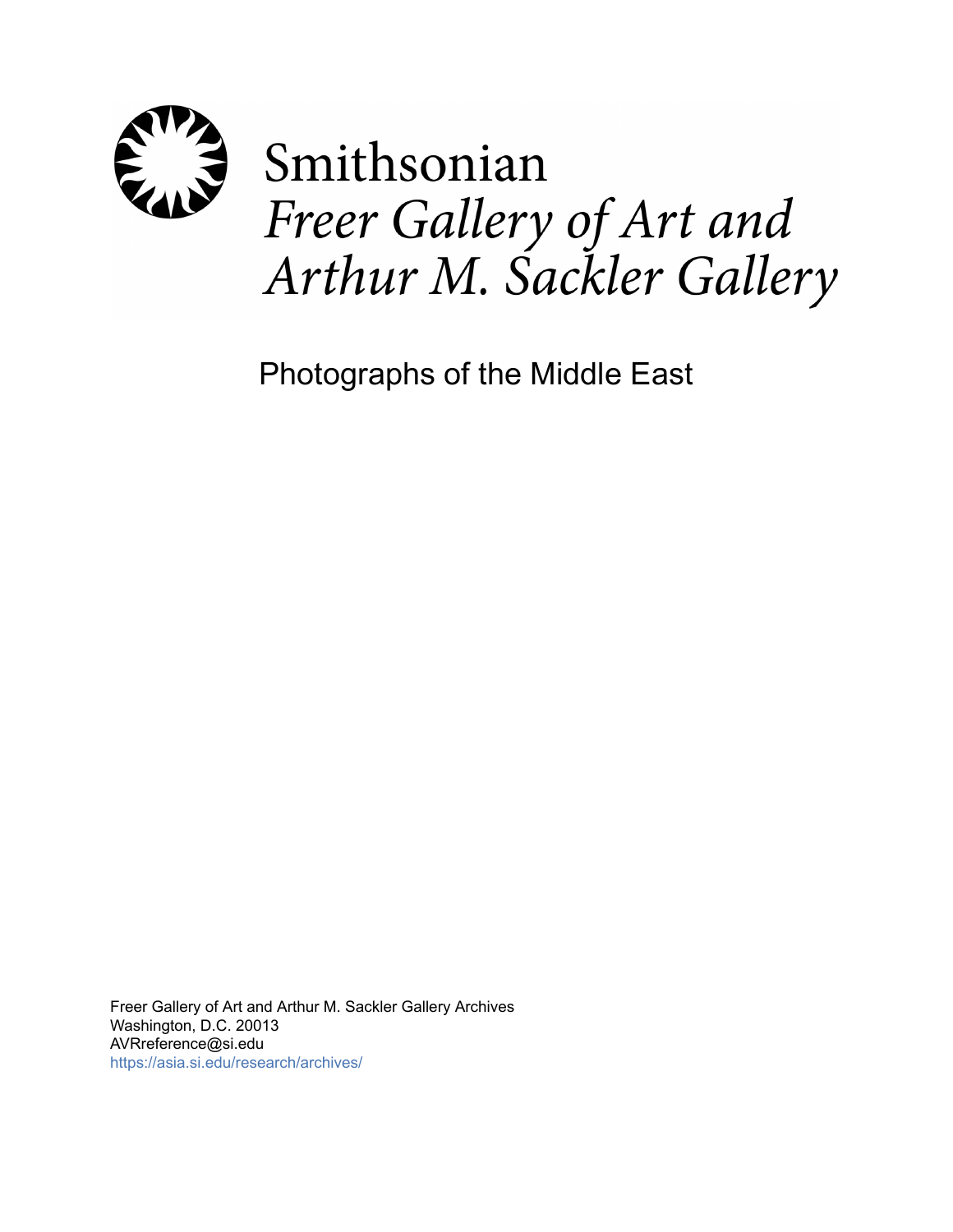# **Table of Contents**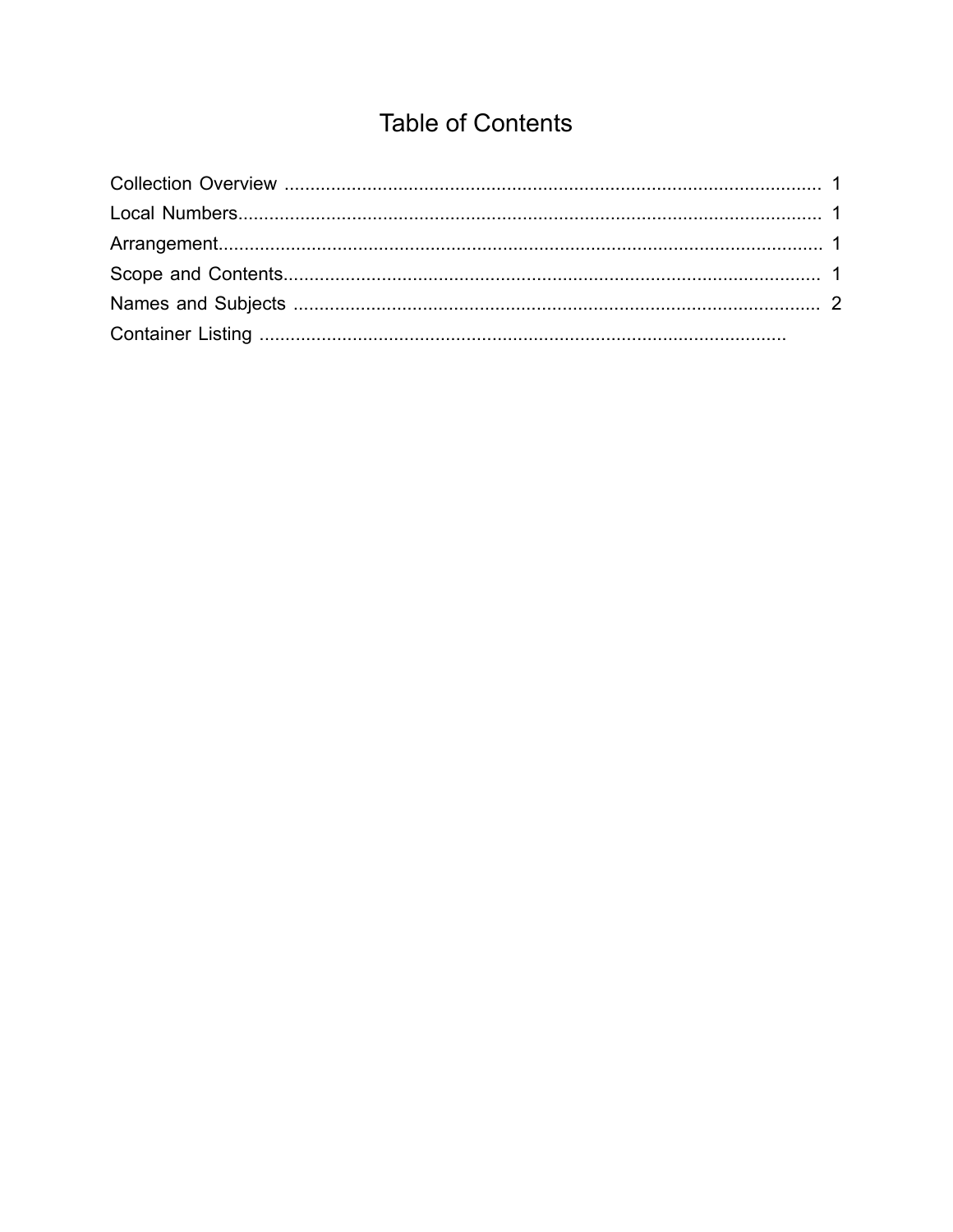## <span id="page-2-0"></span>**Collection Overview**

| <b>Repository:</b>                | Freer Gallery of Art and Arthur M. Sackler Gallery Archives                                                                                                                                                              |
|-----------------------------------|--------------------------------------------------------------------------------------------------------------------------------------------------------------------------------------------------------------------------|
| Title:                            | Photographs of the Middle East                                                                                                                                                                                           |
| Date:                             | undated                                                                                                                                                                                                                  |
| Identifier:                       | FSA.A2017.07                                                                                                                                                                                                             |
| Creator:                          | Bonfils, Félix, 1831-1885                                                                                                                                                                                                |
| Extent:                           | 4 Albumen prints (unmounted)                                                                                                                                                                                             |
| Language:                         | English.                                                                                                                                                                                                                 |
| <b>Digital</b><br><b>Content:</b> | Image(s): Photographs of the Middle East<br>Image(s): Photographs of the Middle East<br>Image(s): Photographs of the Middle East<br>Image(s): Photographs of the Middle East<br>Image(s): Photographs of the Middle East |

## **Administrative Information**

#### **Provenance**

Purchased, 2017.

### **Restrictions**

Collection is open for research.

## <span id="page-2-3"></span>**Scope and Contents**

Four 19th century prints: 1 unmounted albumen print of the Great Pyramid entrance by Maison Bonfils. 28 x 21.5 cm.; 1 albumen print of Egyptian fruit sellers by the Zangaki Brothers, mounted on paper. 27 x 21 cm.; 1 unmounted albumen print of a Damascus fountain by Tancrède Dumas. 28.5 x 22.9 cm.; 1 albumen print of Karnak by Felix Bonfils, mounted on album page with printed caption label; 1 album page: 24.8 x 33.2 cm. Albumen print of Petra by Louis Vigne, mounted on paper. Page: 35.2 x 26.6 cm.; print: 25 x 19.6 cm.

## <span id="page-2-2"></span>**Arrangement**

One flat box.

<span id="page-2-1"></span>Local Numbers

FSA A2017.07